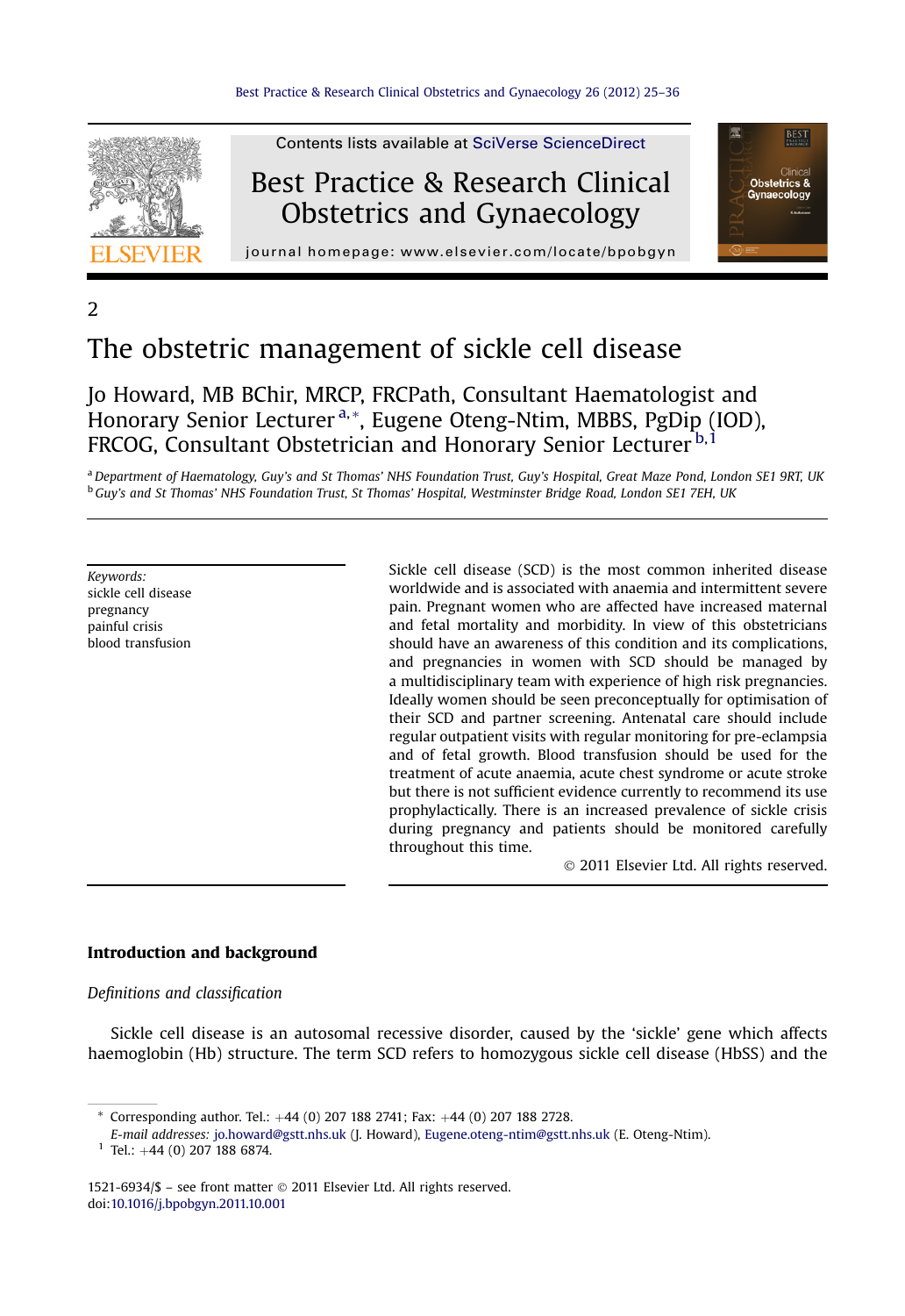heterozygous conditions which occur when Hb S is co-inherited with another abnormal haemoglobin, most commonly HbC or b-thalassaemia, giving rise to HbSC or HbS-bthalassaemia. Co-inheritance can occur less commonly with HbD, HbE and HbO-Arab. All genotypes give a similar clinical picture, although with varying severity, for example patients with HbSC tend to follow a milder clinical course than patients with HbSS.

# Epidemiology

Sickle cell disease (SCD) is the most common inherited condition worldwide with over 300,000 children born with the condition each year,<sup>1,2</sup> two-thirds in Africa.<sup>[3](#page-10-0)</sup> In the UK there are between 12,000 and 15,000 affected individuals with SCD and each year over 300 infants are born with  $SCD<sup>4</sup>$  $SCD<sup>4</sup>$  $SCD<sup>4</sup>$  and there are approximately 100–200 pregnancies in women with SCD.

#### Geographical variation

SCD is most prevalent in individuals of African descent, but is also seen in the Caribbean, Middle East, India, the Mediterranean and South and Central America and with increasing population migration and improving survival it is of increasing importance worldwide.<sup>[5](#page-10-0)</sup>

There is significant geographical variation in prevalence across the UK with two-thirds of patients being based in London, and the majority of others in large cities outside London. This is challenging for provision of obstetric services as whilst large centres may see up to or over twenty pregnancies per annum, smaller non-urban units may only see a sickle pregnancy every few years.

#### Pathophysiology

The abnormal haemoglobin found in SCD polymerises in low oxygen tension to form long chains of haemoglobin which renders the red cells rigid and fragile. These fragile cells are prone to increased breakdown and this causes the haemolytic anaemia which is associated with a marked decrease in red cell lifespan. The main pathophysiological event is vaso-occlusion, or blockage of the small blood vessels and this leads to the clinical effects of SCD. Vaso-occlusion in the bones leads to the classic symptom of acute severe bony pain but it is a multi-organ process and also leads to the chronic multi-organ complications seen in this condition. Vaso-occlusion is a complex process and is due in part to the abnormal red cells, which are not only less deformable and more fragile than usual because of the polymerisation of the sickle haemoglobin but have an increased tendency to cellular dehydration. In addition there is increased adhesion of red cells to the vascular endothelium. This is due to an increase in the expression of adhesion molecules, up regulation of the thrombotic pathway and endothelial activation which increases vasoocclusion. Vaso-occlusion is also influenced by the pro-inflammatory state seen in patients with SCD, increased numbers and activation of white blood cells and nitric oxide deficiency. $6,7$ 

#### Clinical features

Individuals with SCD have a chronic anaemia and an average haemoglobin level of 6 to 9 g.dl. Patients with the milder genotypes (eg HbSC) may have higher Hb levels, even within the normal range, so having a normal or near-normal haemoglobin does not exclude the diagnosis of SCD. The other major clinical feature is recurrent, unpredictable episodes of severe bony pain, which occur lifelong. Children will typically present with dactylitis (pain and swelling in the fingers and toes) but in older children and young adults pain more typically occurs in the long bones, or in the trunk. These painful episodes (or 'crises') occur with variable frequency and severity. Frequency varies from less than one episode of severe pain per year, to more than one episode per month. These episodes may simply require rest and simple analgesia (e.g. paracetamol, ibuprofen, dihydrocodeine) and can be managed at home, but if severe often require hospital admission for opioid analgesia. These painful episodes can be precipitated by stress, dehydration and infection.

SCD is a multi-organ disorder and other complications of SCD include an increased risk of stroke, renal dysfunction, pulmonary hypertension, retinal disease, leg ulcers, cholelithiasis and avascular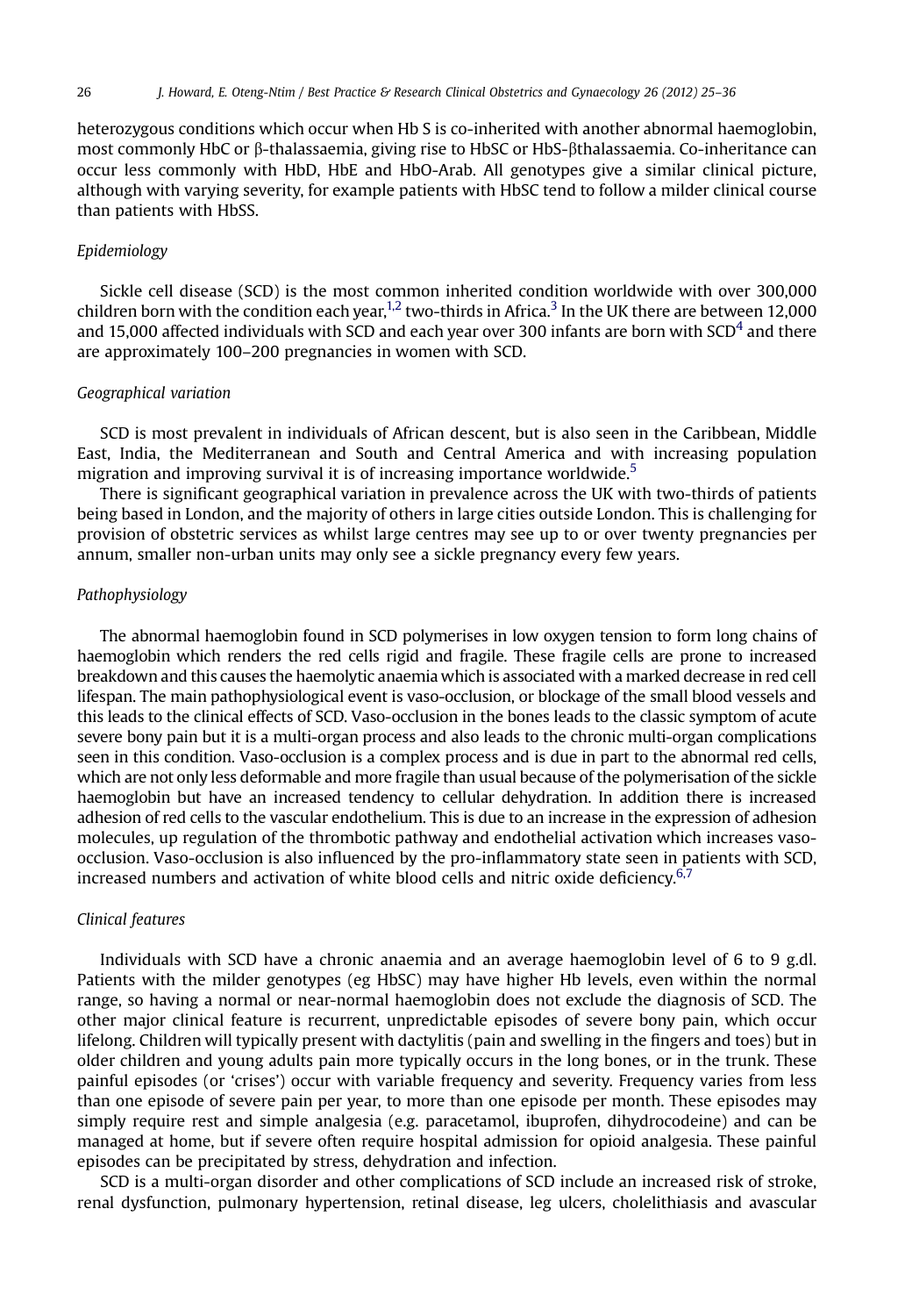necrosis. These conditions may pre-exist prior to pregnancy, or may be diagnosed for the first time during pregnancy. SCD was previously associated with an early mortality, but with improved medical care average life expectancy is improving and the majority of women born in the UK will reach child bearing age. $8,9$ 

# Diagnosis

Patients with SCD who are born in England will be diagnosed as part of the neonatal screening programme and will be enrolled into a specialist sickle cell or haematology clinic where they will be reviewed at least annually. They should be reviewed for disease complications at these visits, as well as being counselled about pregnancy. Some women, however, will not be seen in a sickle cell clinic because they have been lost to follow up, or have moved from overseas and have not been referred for specialist care, or because they are not diagnosed until they become pregnant. Whilst a full blood count (fbc) and blood film may suggest a diagnosis of SCD, confirmation of diagnosis is required. The most common diagnostic test used in the UK is High Pressure Liquid Chromatography (HPLC), and this highly accurate, automated test will identify all of the major haemoglobinopathies. Alternative testing strategies include isoelectric focussing, cellulose acetate electrophoresis at alkaline pH or capillary electrophoresis. Abnormal results should be confirmed by an alternative technique to the original one. In the majority of laboratories, the clinician will simply request 'sickle screen' or 'haemoglobin electrophoresis' and the laboratory will perform the appropriate diagnostic and confirmatory investigations.

All pregnant women in England will have antenatal screening for SCD as part of their antenatal booking visit. In high prevalence areas where the fetal prevalence of SCD is 1.5 per 10,000 pregnancies or greater, all women are screened for SCD with a full blood count (fbc) and High Pressure Liquid Chromatography (HPLC). In low prevalence areas (where fetal prevalence is less than 1.5 per 10,000), selective screening of women from a high risk ethnic background as defined by the family origin questionnaire is performed. Whilst antenatal screening is primarily aimed at identifying carrier couples and offering them antenatal choice, it will also identify women who were not previously identified as having SCD. Women with the less severe genotypes are quite commonly diagnosed for the first time in pregnancy and these women may need additional support and information about  $SCD<sup>10</sup>$  $SCD<sup>10</sup>$  $SCD<sup>10</sup>$ 

# Morbidity and mortality associated with pregnancy in sickle cell disease

Information about pregnancy complications comes from observational studies, many of which are retrospective or old, and as such may not reflect current outcomes with modern obstetric care. Pregnancy outcome in the UK is currently being assessed by the UK Obstetric Surveillance System (UKOSS) and results from this, which will give an updated view of complication rates and current outcomes in the UK are awaited. Data from centres across the world show a large variation in maternal mortality varying from 0.07% in a large retrospective study in the  $US<sup>11</sup>$  $US<sup>11</sup>$  $US<sup>11</sup>$  to over 9.2% in a Nigerian study,<sup>[12](#page-10-0)</sup> with a large variation in other studies.<sup>13–17</sup> In the UK one maternal death or less per annum have been reported by the Confidential Enquiries into Maternal Deaths in England & Wales over the last decade. There is also evidence of an increase in perinatal mortality and still birth rate varying from 48 to 134 per 1000 births.<sup>13,15,18,19</sup>

Pregnancy is certainly associated with an increased incidence of painful episodes, even in women who are mildly affected outside pregnancy.<sup>15,16,20-22</sup> There is an increase in antenatal hospitalisation in pregnant women with SCD<sup>[22,23](#page-10-0)</sup> and whilst this is due in part to increased painful episodes, there is also an increase in infection, pulmonary complications,<sup>[19,21,24](#page-10-0)</sup> thromboembolic events<sup>[14](#page-10-0)</sup> and antepartum bleeding.<sup>[11](#page-10-0)</sup> An increased risk of pre-eclampsia and pregnancy induced hypertension has been shown in large retrospective studies, and smaller observational studies.<sup>11,15,18,20,22,23</sup> and women with SCD should be considered to have a high risk of pre-eclampsia. There is also an increased fetal morbidity with an increase in fetal growth restriction and increased premature labour and delivery.<sup>13,15–</sup> [18,20,22,24,25](#page-10-0) These maternal and fetal complications are associated with an increased rate of caesarean section.<sup>11,22–25</sup> There is limited evidence in patients with genotypes other than HbSS, but although there are fewer adverse events seen in women with HbSC, there is still an increase in painful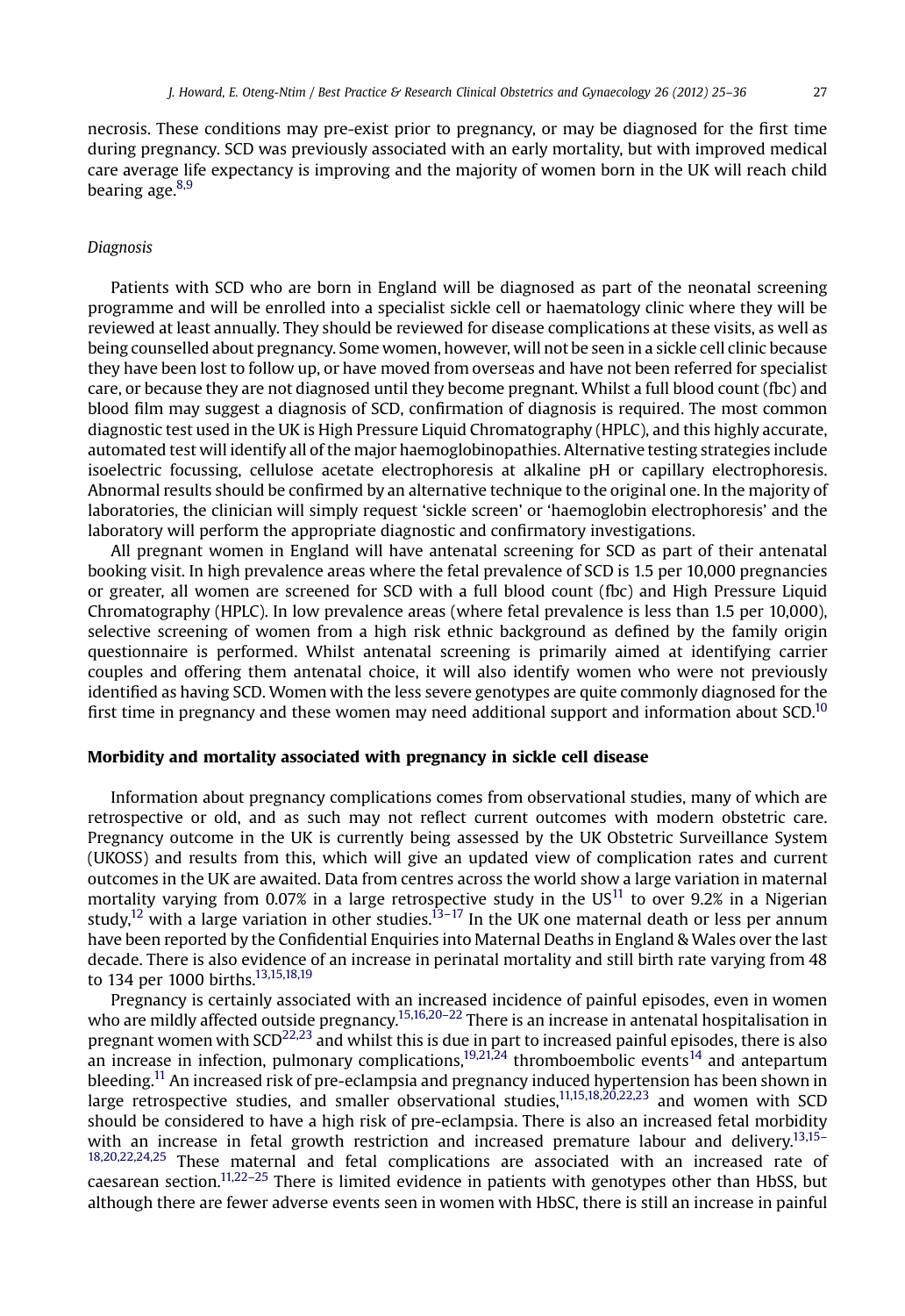crises during pregnancy, increased fetal growth restriction, antenatal hospital admission and post-partum infection.<sup>[22,26,27](#page-10-0)</sup>

Pregnancies in women with SCD are therefore high risk and need careful care and planning, both preconceptually and throughout the antenatal, intrapartum and post natal periods. They are associated with increased morbidity and mortality during pregnancy. It is therefore essential that obstetricians are aware of the complications associated with this condition and methods of optimal prevention and treatment. There is little randomised evidence in this area and many of the recommendations are based on observational studies and expert opinion, and there is an acute need for further research.

There is less evidence about the management of the non-HbSS genotypes, but as severe complications can be seen in all genotypes, the recommendations of the authors are that all genotypes are treated as high risk pregnancies.

# Preconceptual care

The majority of women with SCD will be seen regularly in a sickle cell or haematology clinic, where they will be monitored for the chronic complications of SCD, many of which will have implications in pregnancy. Some women will present to their general practitioners for pre-conceptual counselling and others may be seen in specialist high risk obstetric clinics.

# General advice and care

Patients with SCD should have a review in a specialist clinic at least annually.<sup>[28](#page-10-0)</sup>

This will include blood pressure measurement, urinalysis and assessment of renal function testing to identify women with sickle nephropathy. Both microalbuminuria and proteinuria are common in patients with SCD, and can progress to renal dysfunction and end stage renal failure.<sup>[29](#page-10-0)</sup> Early identification and treatment may prevent this progression, which is thought to worsen during pregnancy.

Pulmonary hypertension is increased in patients with SCD, and is associated with increased mortality.<sup>[30](#page-11-0)</sup> A raised tricuspid regurgitant jet velocity of  $>2.5$  ms on echocardiography has been associated with an increased risk of pulmonary hypertension and is a useful screening test, although has a high false positive rate.<sup>[31](#page-11-0)</sup> Women planning pregnancy should have echocardiography performed if this has not been done in the last year.

Proliferative retinopathy is common in SCD, especially in HbSC and can cause permanent visual  $loss<sup>32</sup>$  $loss<sup>32</sup>$  $loss<sup>32</sup>$  Whilst there is no evidence that regular screening reduces later visual loss, or that early intervention in patients with proliferative retinopathy can prevent disease progression, in view of anecdotal evidence of progression of retinopathy during pregnancy, we recommend that women are reviewed preconceptually by an ophthalmologist to identify those who are at risk.

Some women with SCD will be on long term blood transfusion regimes, most often for primary or secondary stroke prevention, and these women, and women who have previously had multiple transfusions, should be fully assessed for the complications of iron overload before embarking on pregnancy. This will include a cardiac MRI scan (T2\*MRI) to assess cardiac iron overload and, if available a hepatic MRI scan (R2\*MRI, Ferriscan) to assess hepatic iron overload. Women with evidence of significant iron overload should be offered aggressive iron chelation before pregnancy.

Patients with SCD have an increased risk of red cell alloimmunization<sup>[33](#page-11-0)</sup> so pre-conceptual screening for red cell antibodies will identify women who are at risk of haemolytic disease of the newborn, and they will need appropriate follow up. Red cell phenotyping should also be performed as there is evidence that the provision of extended phenotyped red cells (full Rh and Kell typed) can minimise the risk of alloimmunization[.33](#page-11-0)

#### Specific issues in women trying to conceive

Conception and contraception should be discussed in sickle cell clinic appointments once the woman reaches child bearing age. They should be aware of the inheritance of SCD and genetic screening of partners should be discussed (see below). The risks of pregnancy and management during pregnancy should be discussed with them. Information given may include the role of dehydration, cold,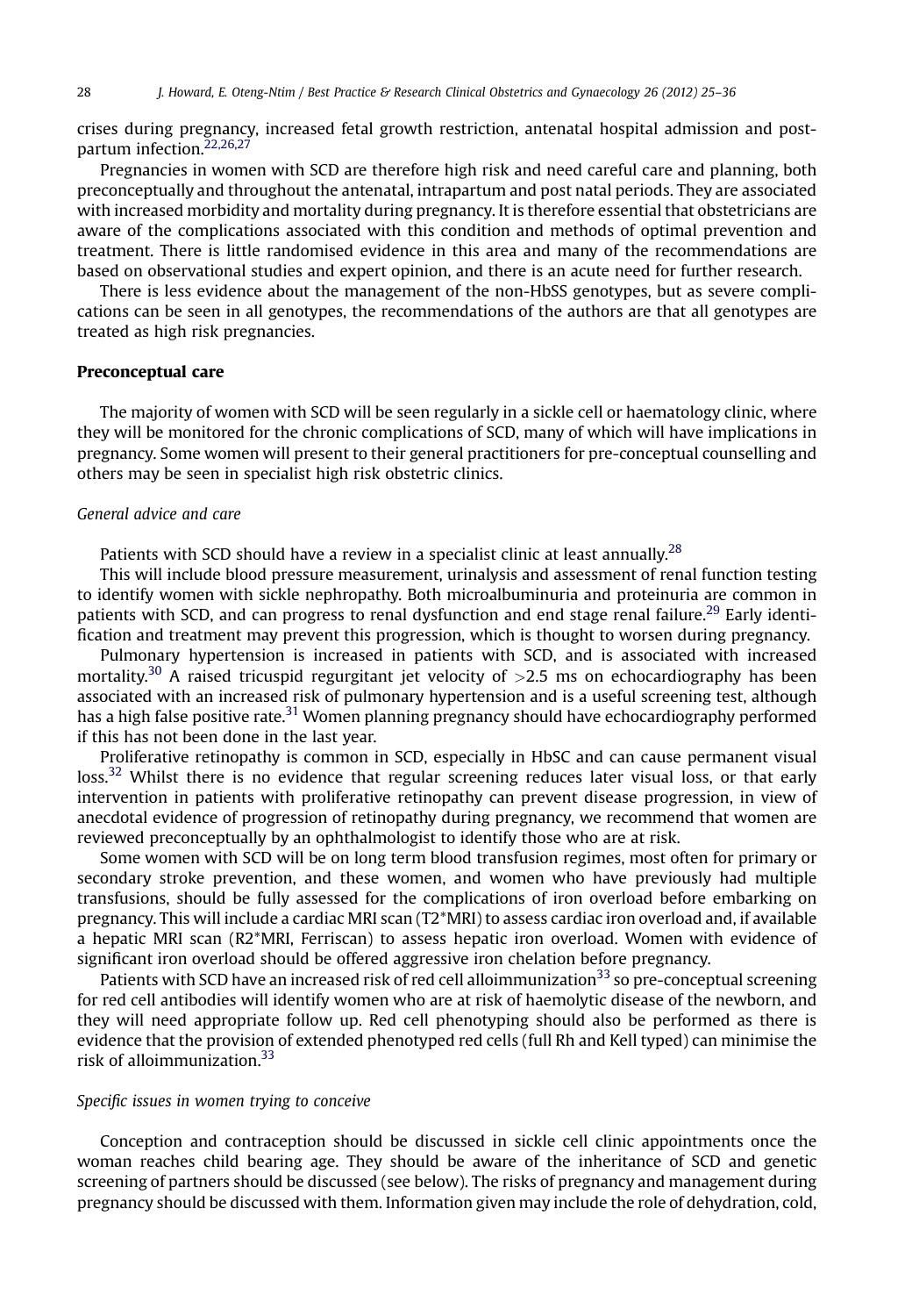hypoxia and stress in precipitating sickle cell crises, the risk of increased pain, worsening anaemia, and increased infections during pregnancy. They should also be counselled about the increased risk of perinatal mortality, fetal growth restriction, premature labour, pre-eclampsia and caesarean section.

# Medication and vaccination

Regular medications should be reviewed before patients embark on pregnancy. Many patients will be on regular prophylactic antibiotics, usually penicillin 250 mg bd or erythromycin in penicillin allergic patients. The rationale for this is that patients with SCD are hyposplenic and are at risk of infection, in particular from encapsulated bacteria such as Neisseria meningitides, Streptococcus pneumonia and Haemophilus influenzae. There is clear evidence of the benefit of prophylactic antibiotics in children below 5 years from a randomised controlled trial, $34$  but this benefit has not been shown in adults or in pregnancy. Current UK guidance is that daily penicillin prophylaxis should be given to all patients with SCD in line with the guideline for hyposplenic patients.<sup>[28,35](#page-10-0)</sup> If patients are on penicillin, this should be continued throughout pregnancy and if not the risks and benefits should be discussed with them. A systematic review looking at the pneumococcal C vaccine (pneumovax) has recom-mended that this should be given to all patients with SCD every 5 years,<sup>[36](#page-11-0)</sup> and the influenza (and swine flu) vaccine should be given yearly to patients with SCD.

Folic acid is recommended for patients with SCD outside pregnancy, because of the haemolysis which puts them at risk of folate deficiency, $37$  although there is no clear randomised evidence to support this. However in view of the clear evidence that folic acid is of benefit in pregnant women to prevent neural tube defects, $38$  and the increased requirements for folic acid in this group, women planning pregnancy should be commenced on 5 mg folic acid once daily and should continue this throughout pregnancy.

Hydroxycarbamide is used in SCD to decrease the incidence of acute painful crisis and acute chest syndrome.<sup>39</sup> There is evidence that it is teratatogenic in animals however and current UK advice is that women with SCD on hydroxycarbamide use effective contraception and stop taking this drug three months before they conceive. This should therefore be discussed regularly in women of child bearing age. ACE Inhibitors and Angiotensin receptor II blockers (ARBS) are used in patients with SCD with proteinuria, but these are not safe in pregnancy and should be stopped in patients who are trying to conceive. Women who are on iron chelation agents (e.g. desferrioxamine, deferiprone, defirasirox) should be reviewed before pregnancy and these should be stopped if possible. Women should also be counselled about the safety of their usual analgesics during pregnancy and in particular warned that non-steroidal anti-inflammatory drugs (e.g. ibuprofen, diclofenac) are not recommended before 12 weeks and after 28 weeks of gestation and should only be taken after medical advice in the second trimester.

# Genetic screening

This may be provided in either the specialist sickle cell clinic, or by the general practitioner. Women with SCD should be encouraged to have the haemoglobinopathy status of their partners tested. If the partner is a carrier of, or affected by, a major haemoglobinopathy the couple should receive appropriate counselling regarding the risk of having affected offspring, the methods and risks of prenatal diagnosis and termination of pregnancy and the availability of pre-implantation genetic diagnosis. Further information can be obtained from the National Screening committee and Programme website<sup>40</sup> or in the Handbook for Laboratories.<sup>10</sup>

# Antenatal care

#### General advice

Many women present without preconceptual care, and some women, especially those with mild disease phenotypes may present for the first time in pregnancy. In these women, the advice in the preconceptual care section should be followed with respect to general counselling, investigation and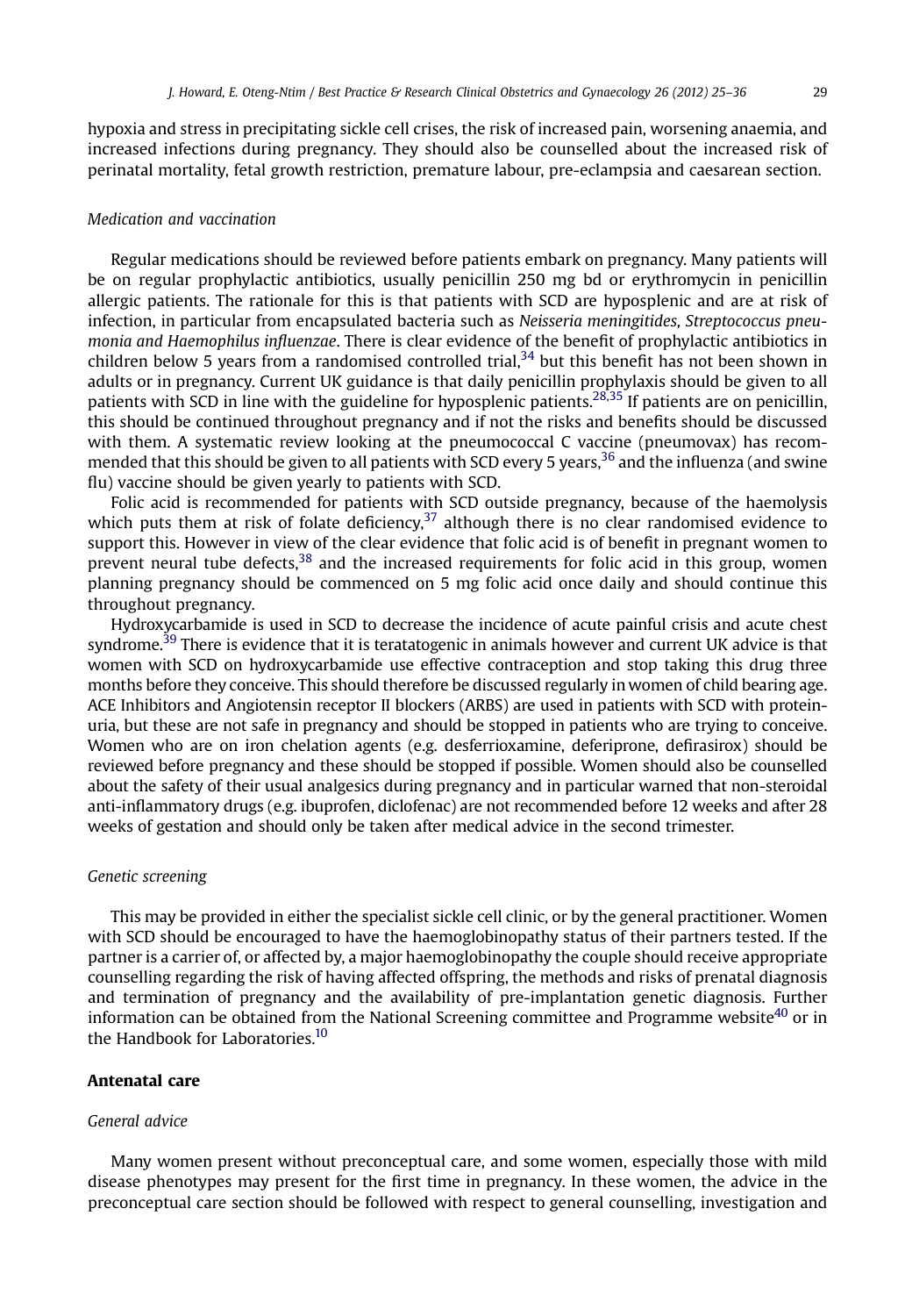monitoring of chronic disease complications, medications and vaccines and review of red cell antibody status, and should be completed as early in pregnancy as possible.

Whilst there are no randomised trials examining the most effective methods of providing antenatal care, there is evidence from the US and Africa that the provision of multidisciplinary teams providing antenatal care and active prenatal management providing information about SCD and specific SCD care can improve obstetric outcomes.<sup>[11,21,41](#page-10-0)</sup> Antenatal care should therefore be provided by a multidisciplinary team including an obstetrician and midwife with experience in high risk antenatal care and a haematologist with an interest in sickle cell disease. Where there are sufficient patient numbers it may be possible to have a specific sickle-obstetric clinic, but in the majority of centres, who will only see patients with SCD infrequently, it is important that they are looked after by a team experienced in the care of high risk pregnancies, that there are clear protocols for care and that there is a clear referral pathway to a specialist sickle cell centre for womenwho develop sickle complications during pregnancy.

# Genetic screening

If the woman's partner has not been screened preconceptually this should be done urgently. If the partner is a carrier of, or affected by, a major haemoglobinopathy the couple should receive appropriate counselling regarding the risk of having affected offspring and the methods and risks of prenatal diagnosis and termination of pregnancy, ideally by ten weeks gestation.<sup>[10,40](#page-10-0)</sup>

# Medications and vaccinations

If the woman has not been seen pre-conceptually, the same advice should be given as outlined above. This will include taking daily folic acid and stopping any drugs that are unsafe in pregnancy. Iron supplementation should not be given routinely to women with SCD, unless they are proven to be iron deficient, because of the risk of pre-existing iron overload.<sup>42</sup> There is evidence from a systematic review that low dose aspirin (75 mg daily) taken from 12 weeks of gestation can decrease the risk of pre-eclampsia in women who are at high risk of this complication.<sup>[43](#page-11-0)</sup> Whilst there is no specific evidence regarding the role of aspirin in patients with SCD, they are at high risk of pre-eclampsia, and in view of this, and the evidence of improvement in placental function in patients with antiphospholipid syndrome, the authors recommend 75 mg aspirin daily from early pregnancy.

There is evidence from observational studies that the risk of venous thromboembolism is increased in pregnancy in SCD.<sup>[11,14](#page-10-0)</sup> Thromboprophylaxis advice should be based on the RCOG Green-top guidelines, so women will only receive routine antenatal thromboprophylaxis if they have additional risk factors, but should receive low molecular weight heparin during hospital admission.<sup>[44](#page-11-0)</sup>

# Antenatal appointments

Women should be seen regularly throughout pregnancy by members of the specialist sickle obstetric or high risk obstetric team. We recommend an early booking appointment, monthly visits to the multidisciplinary team until 24 weeks, fortnightly visits to 38 weeks and weekly visits thereafter. In view of the increased risk of pregnancy induced hypertension and urinary tract infections,[11](#page-10-0) blood pressure and urinalysis should be performed at each visit, with more frequent monitoring in women with pre-existing proteinuria, and midstream urine should be sent for culture and sensitivity monthly.

At the booking visit, in addition to the usual booking procedure, the issues outlined in the preconceptual and antenatal care sections above should be covered, including genetic screening, review of assessments for chronic complications and review of medications and vaccinations. The usual schedule for ultrasound examinations should be followed and in addition uterine artery Doppler scanning should be performed at 24 weeks. This has a good negative predictive value and if normal is reas-suring.<sup>[45](#page-11-0)</sup> In view of the high incidence of fetal growth restriction, ultrasound examinations to assess fetal growth and amniotic fluid volume should be performed 4 weekly from 24 weeks gestation and more frequently if there is evidence of poor growth. This allows early detection of growth restriction and will aid decision making about early delivery if appropriate.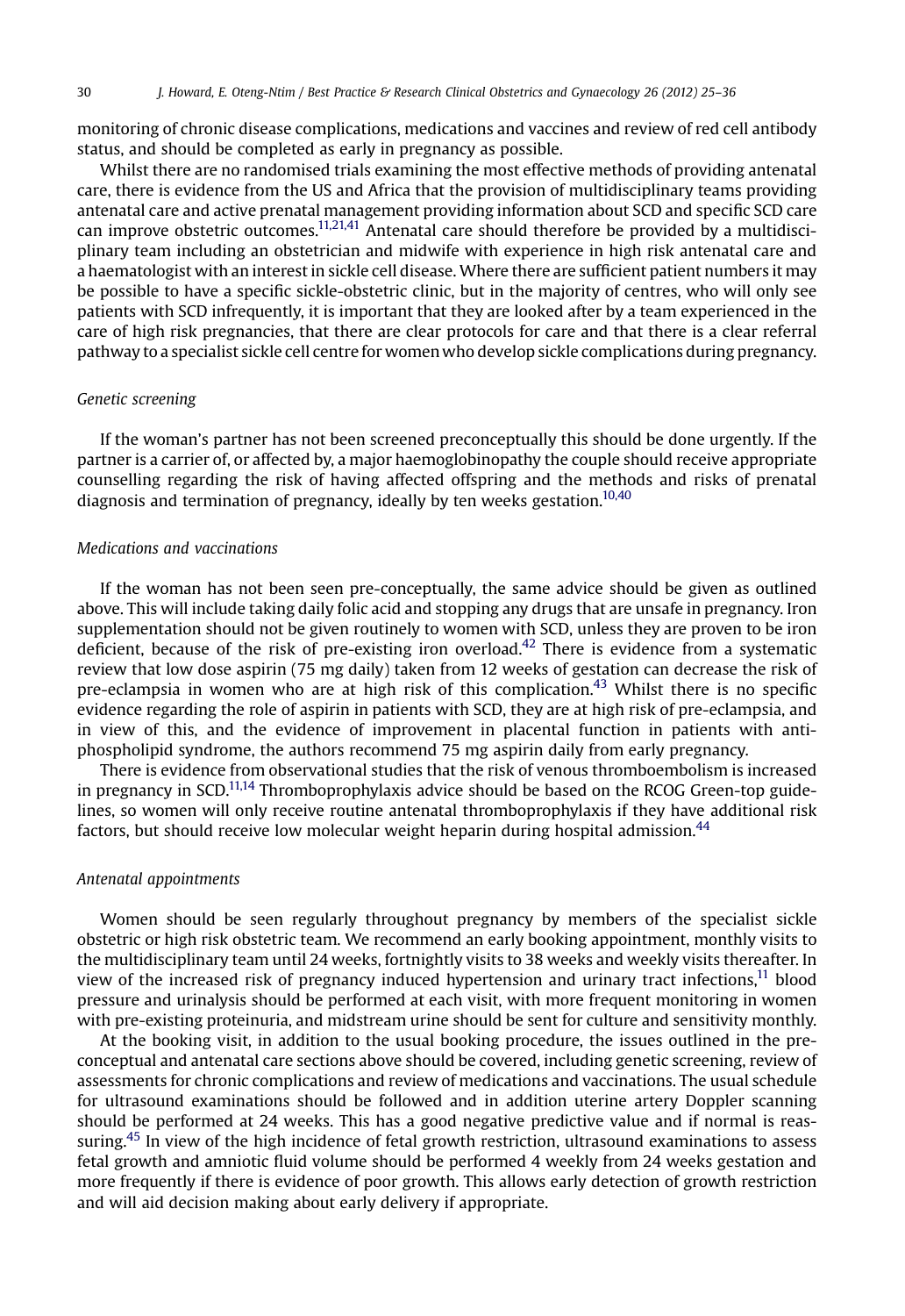# Blood transfusion

Blood transfusion therapy is an effective and sometimes lifesaving treatment in SCD, and there are clear clinical indications for urgent transfusion therapy which include acute anaemia, acute chest syndrome or acute stroke. Women with acute anaemia, which can be due to transient red cell aplasia, acute splenic or hepatic sequestration or increased haemolysis, often require a top up transfusion. There is no evidence for a particular level of haemoglobin acting as a trigger, but usually a haemoglobin level <6 g/dl or a fall of over 2 g/dl from baseline, especially if the woman is symptomatic of anaemia would indicate a need for transfusion. Exchange transfusion is accepted as best practice in the treatment of both acute chest syndrome or an acute stroke outside pregnancy, and whilst there is no evidence in pregnancy, it is the recommended treatment, but should be instigated by an experienced senior haematologist and obstetrician. If someone has had a complication requiring exchange transfusion during pregnancy, it is usually appropriate for them to continue to receive transfusion through the rest of pregnancy.

Some centres treat all women with SCD with prophylactic transfusion therapy throughout pregnancy, or in the later stages of pregnancy and early studies showed a decrease in maternal morbidity and mortality with transfused women compared to historical controls.<sup>46-[48](#page-11-0)</sup> Both a randomised controlled trial and a retrospective study have shown that prophylactic blood transfusion decreased acute painful episodes during pregnancy but did not influence fetal or maternal outcome.<sup>[19,49](#page-10-0)</sup> A systematic review has concluded that there is insufficient evidence to draw conclusions about the role of prophylactic blood transfusion in pregnancy.<sup>50</sup> A large retrospective study of 128 singleton pregnancies in SCD women in France which used prophylactic transfusion in all women from 22 weeks showed that despite prophylactic transfusion there was still an increase in antepartum admissions, infection rates, severe anaemia, renal failure and pre-eclampsia when compared with women without SCD and a decreased birth weight in the offspring of SS women. In addition, the sickle related complications of painful crisis and acute chest syndrome occurred despite transfusion.<sup>[22](#page-10-0)</sup> In the randomised controlled trial the transfusions were not started until a mean gestational age of 14 weeks, and this may have been too late to have an effect on outcome in particular on fetal growth, a further randomised trial using transfusion from early in pregnancy, would be needed to answer this question fully. Prophylactic transfusion through pregnancy is indicated however for women who are on a long term transfusion regime prior to pregnancy: this is most usually for secondary stroke prevention, or for the prevention of severe disease complications.

Blood transfusion, especially in patients with SCD is not without complications and alloimmunisation (the formation of antibodies to red cell antigens) is very common in patients with SCD, occurring in up to 29% of patients.<sup>14,49</sup> It can be associated with delayed haemolytic transfusion reactions and haemolytic disease of the newborn.<sup>51</sup> The majority of red cell antibodies are to the C, E and Kell antigens, and formation of these antibodies can be diminished by giving red cells matched for these antigens.<sup>[22](#page-10-0)</sup> Therefore all pregnant women with SCD should have red cell phenotyping performed at booking, if this has not been done already, and when blood is ordered for transfusion it is essential that the laboratory is aware that the patient has SCD and that they require C,E and Kell matched blood.

# Management of acute painful episodes during pregnancy

Acute pain episodes are the most frequent complication seen during pregnancy in women with SCD. They have an incidence of between  $27\%$  and  $50\%$  in observational studies<sup>[15,16,19,21](#page-10-0)</sup> and are associated with an increased rate of antenatal hospital admission.<sup>[11](#page-10-0)</sup> Women often experience increased incidence of pain during pregnancy compared with their baseline pain levels which may be due to the effort of supporting the pregnancy, increased stress, dehydration or infection. A systematic review has found no randomised controlled evidence for optimal treatment in this area, $52$  so treatment of acute pain in pregnancy should follow the guidelines for non-pregnant patients.<sup>53</sup>

Mild sickle pain can be controlled in the community with rest, fluids and simple analgesia (paracetamol, or weak opioids), but women with more severe pain should be referred to hospital for review. During pregnancy there should be a lower threshold for admitting women with sickle pain to hospital and women who are febrile, have atypical pain or chest pain should be assessed urgently in secondary care.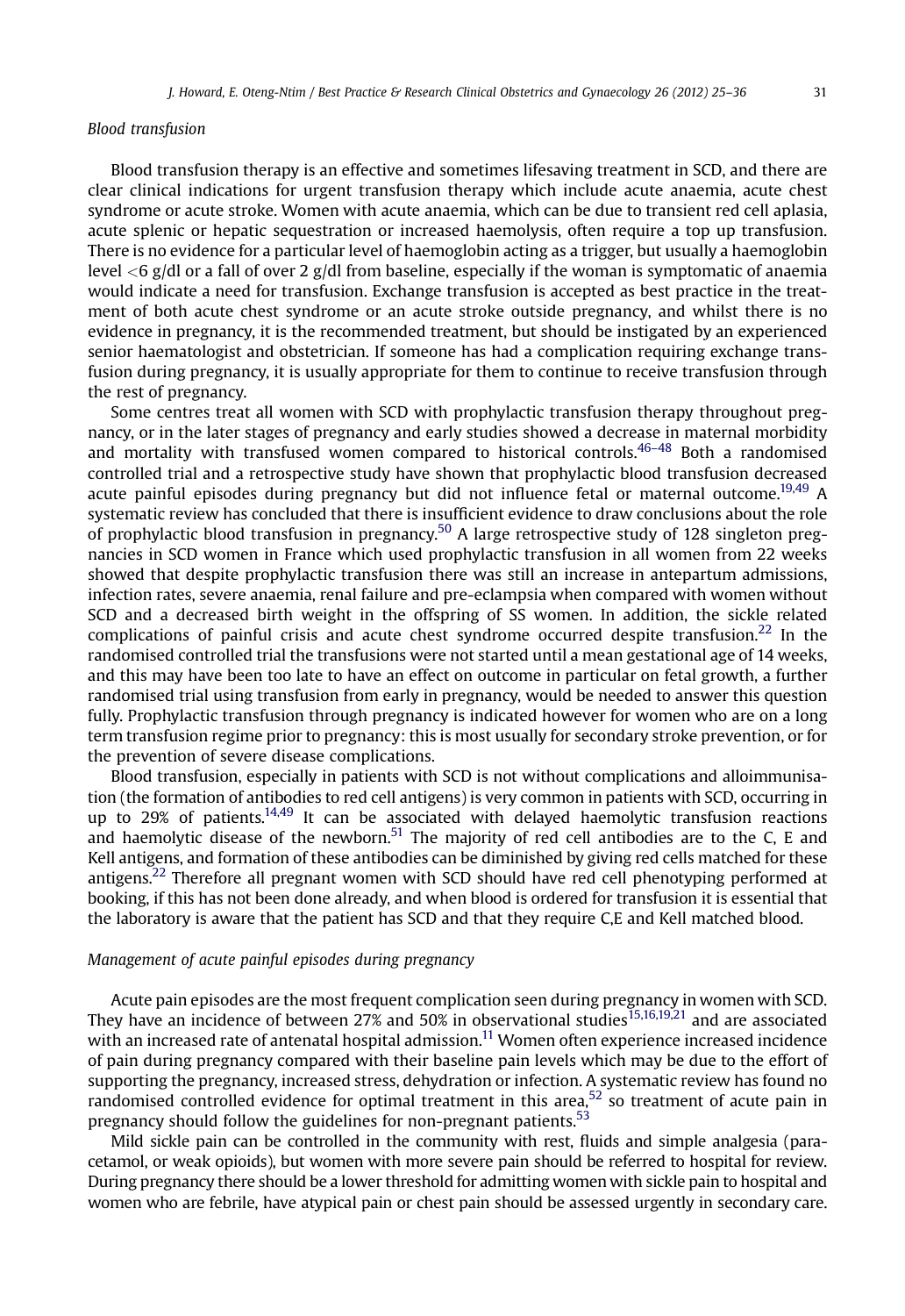Women with SCD who present with acute pain should be assessed for other complications such as infection or acute chest syndrome and for other precipitating factors such as dehydration. Initial examination should include oxygen saturations and urinalysis and investigations should include full blood count, reticulocyte count and renal function with other investigations such as blood cultures and chest X-ray being done as appropriate.

Pain should be treated rapidly with effective analgesia. Most of the women will have used simple analgesia such as paracetamol and weak opioids (co-codamol, co-dydramol or dihydrocodeine) before coming to hospital, and strong opioid medication will often be necessary to control pain. Morphine or diamorphine are usually used as first line agents and can be given orally or parenterally depending on patient preference.<sup>53</sup> Parenteral opioids can be given subcutaneously, intra-muscularly or intravenously and can be administered by intermittent bolus or using a patient controlled analgesia device. Pethidine is not recommended because of the risk of pethidine associated fits in patients with SCD.

UK Standards state that patients with acute SCD pain should be given initial analgesia within 30 minutes of arrival at hospital and that their pain should be under control by one hour.<sup>[28,53](#page-10-0)</sup> This means that there should be rapid initial assessment and provision of analgesia and they should be frequently re-assessed, at 20 to 30 minute intervals, and further pain relief given as necessary to render them pain free. If they have received strong opioid analgesia women will usually be admitted for observation and may need ongoing analgesia. Each obstetric unit should have clear protocols for where pregnant women with sickle are assessed and admitted, and clear care pathways. They will usually be admitted to a medical ward early in pregnancy and to a level 2 obstetric bed later in pregnancy, and in both cases should be under joint care of the obstetric and haematology teams. They should be regularly assessed (every two hours, or more frequently depending on need) for pain score, sedation score and oxygen saturation using a modified obstetric early warning chart (MEOWS).

Oral fluids should be encouraged aiming for 60 ml/kg/24 hours, and if this is not possible because of nausea and vomiting or severe pain, intravenous fluids will be necessary. A careful fluid balance chart should be kept in all cases, but special care should be taken in women with PET who are at high risk of fluid overload. Oxygen saturations should be monitored and facial oxygen prescribed if they fall below 95% or >3% below baseline. Antibiotics should be prescribed if there are concerns about infection, and thromboprophylaxis should be used whilst the woman is an inpatient with acute pain. Anti-emetics, laxatives or anti-histamines may be required to treat the side effects of opioids.

# Management of other acute complications in pregnancy

Acute chest syndrome (ACS) is common in SCD and is seen in  $7-20\%$  of pregnancies.<sup>[17,19,20](#page-10-0)</sup> It is characterised by a new infiltrate on chest X-Ray in association with respiratory signs and symptoms. It is difficult to distinguish from pneumonia, can co-exist with infection, and is associated with a high morbidity and mortality. Hypoxia is an early sign of acute chest syndrome and pregnant women who develop hypoxia should be assessed for this complication by clinical examination, arterial blood gas monitoring and chest X-Ray. If ACS is suspected senior staff should be involved early, and transfer to a HDU bed should be considered. Treatment is with blood transfusion, antibiotics and respiratory support as in the non-pregnant population. Top up transfusions may be used early in the course of ACS, or if the haemoglobin is less than 6.5 g/dl, however in a deteriorating patient with severe hypoxia, or if the haemoglobin level is well maintained, an exchange transfusion should be performed. A differential diagnosis of ACS is pulmonary embolism (PE), which is also more common in pregnancy in women with SCD, and this should be considered in women presenting with chest pain and hypoxia, especially if chest X-Ray is normal. If PE is suspected therapeutic low molecular weight heparin should be used until definitive investigations have been made. D-dimers are not helpful in this situation as they are invariably raised in acute chest syndrome and in acute sickle pain.

Acute stroke, both infarctive and haemorrhagic, are increased in patients with SCD.<sup>[54](#page-11-0)</sup> Therefore this should be considered in any woman presenting with acute neurological impairment and urgent brain imaging should be performed. Emergency exchange transfusion is vital and can decrease long term neurological disability. The haematology team and neurology team should be contacted urgently. There is no evidence that thrombolysis is of benefit in acute sickle stroke.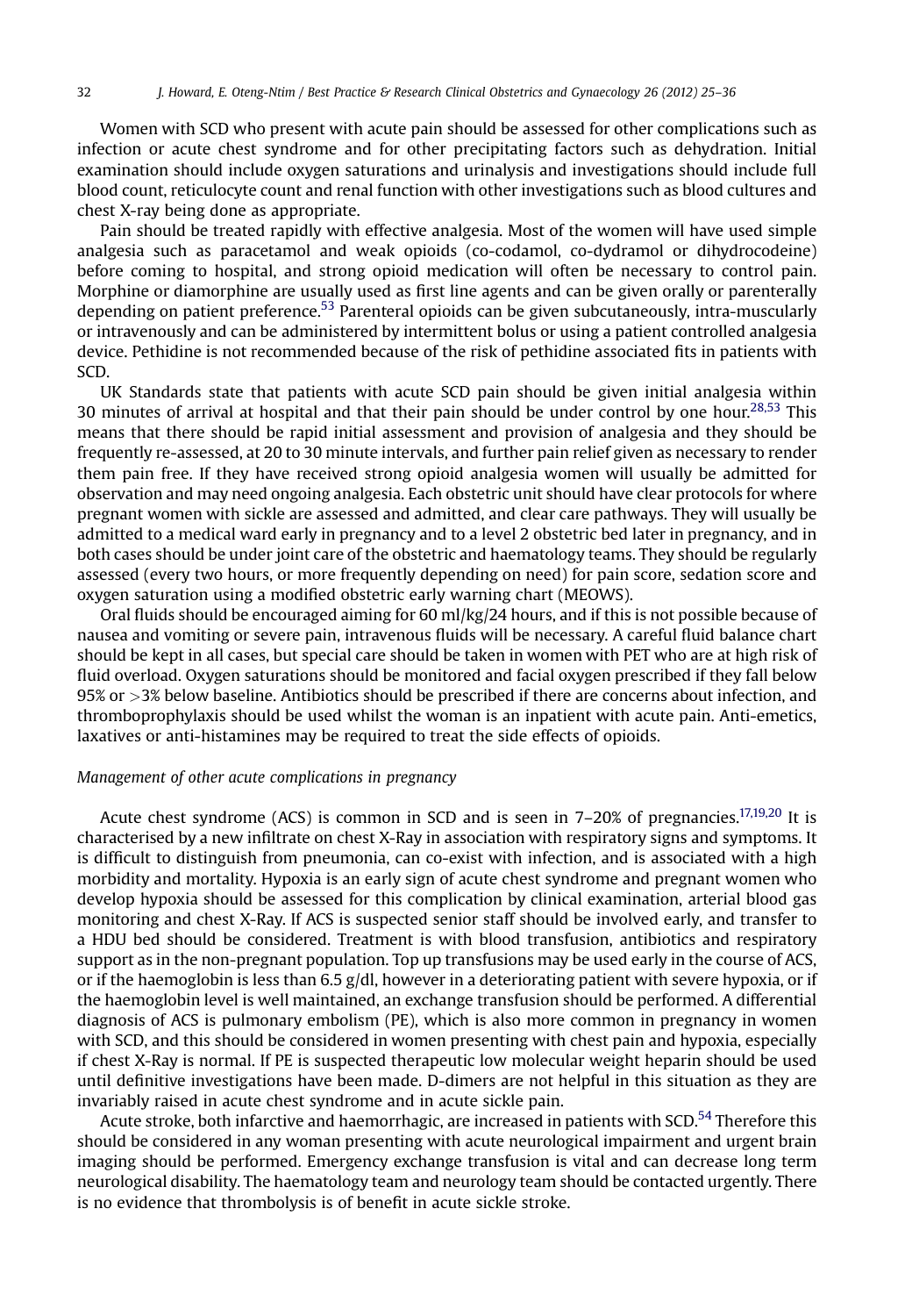Other complications include splenic or hepatic sequestration, cholecystitis and acute anaemia due to parvovirus infection. This is associated with a reticulocytopenia and can be treated with top up blood transfusion, but in view of the risks of vertical transmission in pregnancy the woman should be isolated and should be reviewed by a fetal medicine specialist.

#### Intrapartum care

#### Timing of delivery

There are no randomised controlled trials providing evidence about timing of delivery. Observational studies show increased perinatal mortality particularly at the late stages of pregnancy, and there is also an increased risk of complications such as pre-eclampsia, abruption and acute sickle pain. In view of this, and high rates of fetal growth restriction, delivery by 38–40 weeks of gestation is recommended. Once women reach 38 weeks they should be monitored weekly and if there are any signs of maternal or fetal complications e.g. hypertension, proteinuria or poor fetal growth, delivery should be considered.

Most women will go into spontaneous labour, and vaginal delivery is the recommended mode of delivery. The rate of caesarean section is high ranging from 17% in Jamaica to 30–39% in recent UK data and over 60% in older data, but the indication for caesarean should be based on the usual obstetric indications.17,24–[26,55,56](#page-10-0)

#### Optimal care during delivery

In view of the increased risk of complications in these women, in particular the high risk of acute sickle pain, women should be advised to give birth in units which are able to manage the complications of SCD and of high risk pregnancies. During protracted labour (over 12 hours) women may become dehydrated which may precipitate acute pain, therefore women in prolonged labour should be carefully supervised and kept well hydrated and if there is a failure to progress caesarean section should be considered.

Oral hydration is usually sufficient during labour, but intravenous fluids should be considered if the woman is not able to tolerate oral fluids and fluid balance should be monitored carefully. Pulse oximetry should be used throughout labour and supplemental oxygen therapy used if necessary to maintain oxygen saturations over 94%. There is no evidence for the use of prophylactic antibiotics during labour, but antibiotic therapy should be used if there is evidence of, or high clinical suspicion of infection. Continuous fetal monitoring during labour is recommended because of the increased risk of still birth, placental abruption and poor placental reserve.<sup>57,58</sup>

Routine thromboprophylaxis should be given according to the RCOG guidelines which will comprise prophylactic low molecular weight heparin and anti-embolic stockings in women without additional thrombotic risk factors.[44](#page-11-0)

# Analgesia and anaesthesia

Regional anaesthesia for caesarean section is preferable to general anaesthesia in view of the higher complication rate seen with general anaesthesia in this group of patients, and women should have an anaesthetic assessment in the third trimester. Epidurals can be used if required with the same indications as in the non-SCD population. Simple analgesia and Entonox can be used, although oxygen saturations should be monitored with the latter. Pethidine should be avoided because of the risk of pethidine associated fits but other opioids can be used, as in the management of acute sickle pain.

# Post partum care

# Optimal care

Acute sickle pain is common, occurring in between 7 and 25%of SCD pregnancies[,19,59](#page-10-0) and monitoring of fluid balance and oxygenation is important in the post natal period. Management of pain is the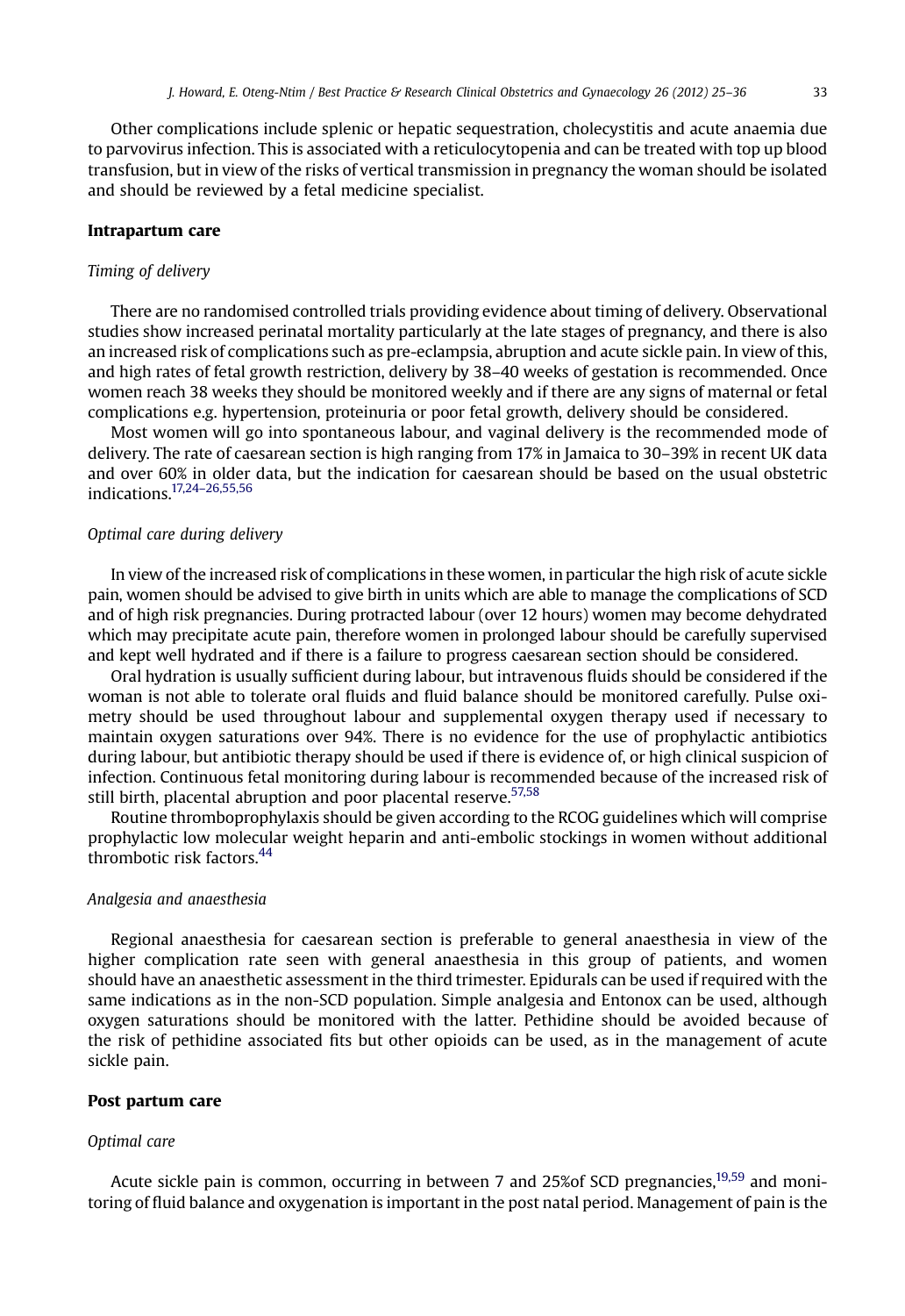same as in the antenatal period with paracetamol, weak opioids and then stronger opioids. Nonsteroidal anti-inflammatory drugs can be used in the post partum period.

Early mobilisation should be encouraged but thromboprophylaxis with low molecular weight heparin should be given whilst the woman is in hospital, for 7 days after a vaginal delivery and for 6 weeks following a caesarean section. Breast feeding should be encouraged as in the non-SCD population.

# Contraception

There is only limited evidence on the safety and effectiveness of hormonal contraception in women with sickle cell disease.<sup>[60](#page-11-0)</sup> Progestogens are effective and safe as contraceptive agents in SCD and progestogens may decrease the frequency and severity of painful crises.<sup>[61](#page-11-0)–63</sup> There has been a reluctance to prescribe the combined oral contraceptive pill in SCD because of its association with increased thrombosis, but there is no evidence showing that, they are associated with an increased thrombotic risk in SCD and they are recommended as second line agents.

For women not previously on contraception, or requesting alternative contraception, first line recommendations (of equal efficacy and safety) are injectable contraceptives (Depo Provera or Noristerat), Mirena coil, Implanon (implantable contraceptive), progesterone only pill or barrier methods. Second line agents include the combined oral contraceptive pill (COC), copper IUDs, the vaginal ring or the combined patch.<sup>64</sup> If a woman with SCD is well established on a method of contraception, including the COC, she should remain on this, as there is a high risk of accidental pregnancy if this is stopped prematurely without an alternative being commenced but its use should be reviewed annually.

#### Summary

Pregnant women with SCD have an increased risk of maternal and perinatal mortality and morbidity which can be reduced by effective multidisciplinary care throughout pregnancy. Preconceptual optimization of their SCD is advised which will include screening for chronic disease complications and medication review. Regular antenatal review is essential and ultrasound monitoring of fetal growth, at least four weekly, from 24 weeks is recommended. There is an increased risk of preeclampsia in SCD and the authors recommend regular antenatal low dose oral aspirin for prevention, but this needs further research. Blood transfusion should be given for women with acute anaemia, acute stroke or acute chest syndrome, but the role of prophylactic blood transfusion is not clear and further trials are needed in this area. Extended red cell phenotyping should be performed for any transfusion given. Acute painful crises are increased both in the antenatal and post partum periods and all units should have clear treatment protocols which should include the use of rapid and effective analgesia. Pethidine should not be used because of the increased risk of fits in SCD patients.

There is no clear evidence about the optimal time of delivery, but in view of the risk of fetal growth restriction and unpredictable placental disease we recommend careful monitoring after 38 weeks and delivery at 38 to 40 weeks.

# Practice points

- Pregnant women with Sickle Cell Disease should be looked after by a multidisciplinary team with experience of high risk pregnancies
- They should be offered pre-conceptual partner screening and appropriate counselling
- Painful crises are the most common complication and each obstetric unit should have a clear management protocol for this and other complications of sickle cell disease based on UK Standards of Care
- The use of thromboprophylaxis with low molecular weight heparin should be based on RCOG Green Top guidelines and should be given whilst patients are in patients and in the post partum period.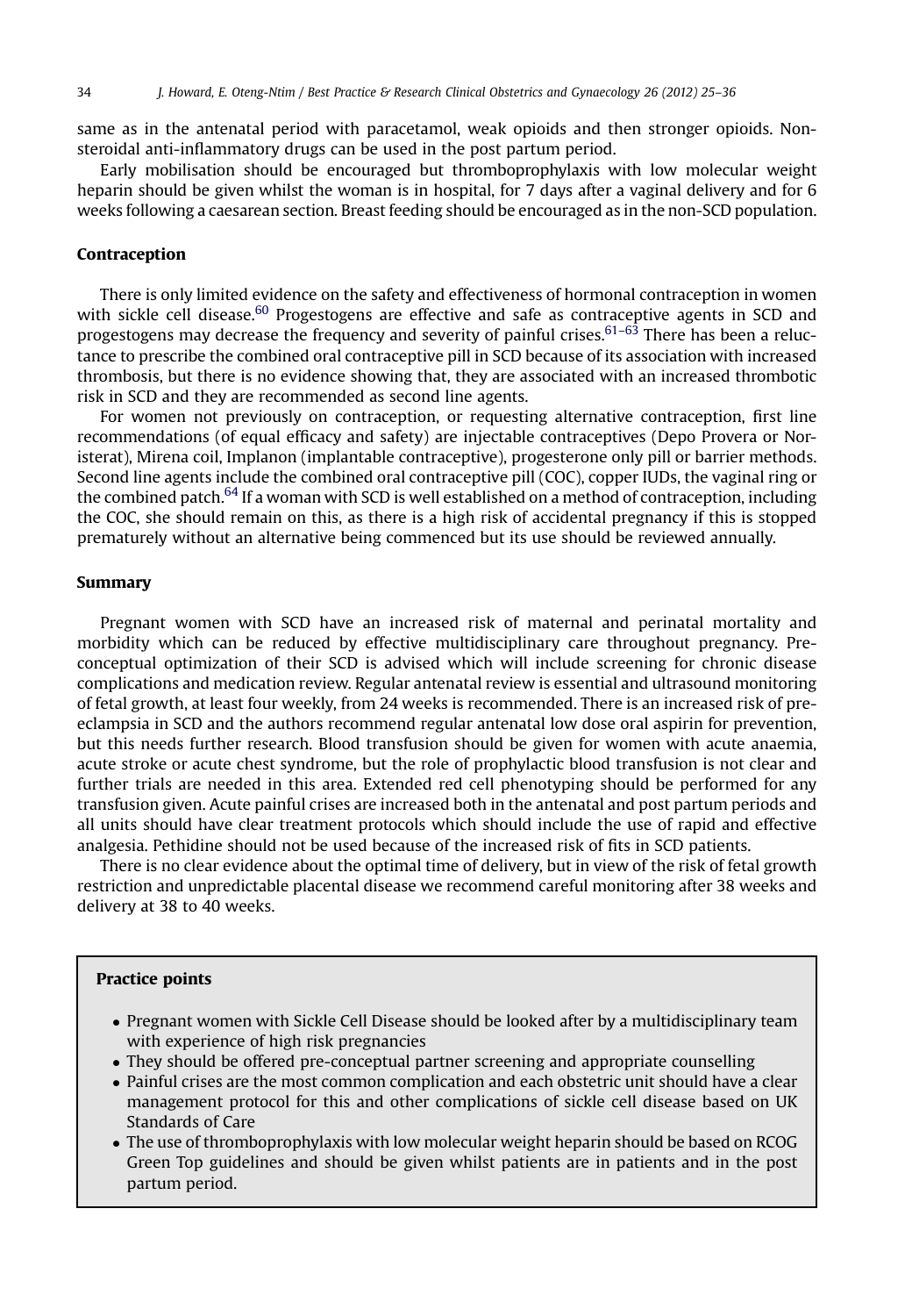### <span id="page-10-0"></span>Research agenda

- The role of prophylactic blood transfusion throughout pregnancy
- The optimal timing of delivery
- Aetiology of placental insufficiency in sickle cell disease in pregnancy
- The role of vitamin D in sickle cell disease in pregnancy
- The role of aspirin 75 mg in the antenatal period
- The role of omega-3 fatty acids in SCD in pregnancy
- Imaging of the feto-placental unit of SCD in pregnancy.

#### References

- 1. Angastiniotis M, Modell B, Englezos P et al. Prevention and control of haemoglobinopathies. Bull World Health Organ 1995; 73(3): 375–386.
- 2. Serjeant GR. Sickle cell disease. Lancet 1997; 350(9079): 725–730.
- 3. Diallo D & Tchernia G. Sickle cell disease in Africa. Curr Opin Hematol 2002; 9: 111–116.
- 4. Streetley A, Latinovic R, Hall K et al. Implementation of universal newborn bloodspot screening for sickle cell disease and other clinically significant haemoglobinopathies in England: screening results for 2005–7. J Clin Pathol 2009; 62(1): 26–30.
- 5. Weatherall DJ & Clegg JB. Inherited haemoglobin disorders: an increasing global health problem. Bull World Health Organ 2001; 79: 704–712.
- 6. Ballas SK. Sickle cell anaemia. Progress in pathogenesis and treatment. Drugs 2002; 62(8): 1143–1172.
- 7. Stuart MJ & Nagel RL. Sickle-cell disease. Lancet 2004; 364: 1343–1360.
- 8. Telfer P, Coen P, Chakravorty S et al. Clinical outcomes in children with sickle cell disease living in England: a neonatal cohort in East London. Haematologica 2007; 92(7): 905–912.
- 9. Wierenga KJ, Hambleton IR & Lewis NA. Survival estimates for patients with homozygous sickle-cell disease in Jamaica: a clinic based population study. Lancet 2001; 357: 680–683.
- \*10. Sickle cell and thlassaemia. Handbook for laboratories. NHS Sickle Cell and Thalassaemia Screening programme, [www.sct.](http://www.sct.screening.nhs.uk) [screening.nhs.uk.](http://www.sct.screening.nhs.uk)
- 11. Villers MS, Jamison MG, De Castro LM et al. Morbidity associated with sickle cell disease in pregnancy. Am J Obstet Gynecol 2008; 199: 125.e1–125.e5.
- 12. Dare FO, Makinde OO & Faasuba OB. The obstetric performance of sickle cell disease patients and homozygous haemoglobin C disease patients in Ile-Ife Nigeria. Int J Gynaecol Obstet 1992; 37(3): 163-168.
- 13. Afolabi BB, Iwuala NC, Iwuala IC et al. Morbidity and mortality in sickle cell pregnancies in Lagos, Nigeria. A case control study. J Obstet Gynaecol 2009; 29(2): 104–106.
- 14. El Shafei AM, Sandhu AK & Dhaliwal JK. Maternal mortality in Bahrain with special reference to sickle cell disease. Aust NZ J Obstet Gynaecol 1988; 28: 41–44.
- 15. Al Jama FE, Gasem T, Burshaid S et al. Pregnancy outcome in patients with homozygous sickle cell disease in a university hospital, Eastern Saudi Arabia. Arch Gynecol Obstet 2009; 280(5): 793-797.
- 16. Rajab KE, Issa AA, Mohammed AM et al. Sickle cell disease and pregnancy in Bahrain. Int J Gynecol Obstet 2006; 93: 171– 175.
- 17. Serjeant GR, Loy LL, Crowther M et al. Outcome of pregnancy in homozygous sickle cell disease. Obstet Gynaecol 2004; 103(6): 1278–1285.
- 18. Tuck SM, Studd JWW & White JM. Pregnancy in sickle cell disease in the UK. Br J Obstet Gynaecol 1983; 90: 112-117.
- 19. Howard RJ, Tuck SM & Pearson TC. Pregnancy in sickle cell disease in the UK: results of a multicentre survey of the effect of prophylactic blood transfusion on maternal and fetal outcome. B J Obstet Gynaecol 1995; 102: 947–951.
- 20. Smith JA, Espeland M, Bellevue R et al. Pregnancy in sickle cell disease: experience of the cooperative study of sickle cell disease. Obstet Gynaecol 1996; 87(2): 199–204.
- 21. Powars DR, Sandhu M, Niland-Weiss J et al. Pregnancy in sickle cell disease. Obstet Gynecol 1986; 67(2): 217–228.
- \*22. Ngo C, Kayem G, Habibi A et al. Pregnancy in sickle cell disease: maternal and fetal outcomes in a population receiving prophylactic partial exchange transfusions. Eur J of Obstet and Gynae and Reprod Biol 2010; 152: 138–142.
- 23. Chakravarty EF, Khanna D & Chung L. Pregnancy outcomes in systemic sclerosis, primary pulmonary hypertension and sickle cell disease. Obstet Gynaecol 2008; 111: 927–934.
- 24. Sun PM, Wilburn W, Raynor BD et al. Sickle cell disease in pregnancy: twenty years of experience at Grady Memorial Hospital, Atlanta, Georgia. Am J Obstet Gynecol 2001; 184: 1127–1139.
- \*25. Yu CKH, Stasiowska E, Stephens A et al. Outcome of pregnancy in sickle cell disease patients attending a combined obstetric and haematology clinic. J Obstet Gynaecol 2009; 29: 512-516.
- \*26. Chase AR, Sohal M, Howard J et al. Pregnancy outcomes in sickle cell disease: a retrospective cohort study from two tertiary centres in the UK. Obstet Med 2010; 3: 110–112.
- 27. Serjeant GR, Hambleton I & Thame M. Fecundity and pregnancy outcome in a cohort with sickle cell-haemoglobin C disease followed from birth. BJOG 2005; 112: 1308–1314.
- \*28. Standards for the Clinical Care of Adults with Sickle Cell Disease in the UK. Sickle Cell Society 2008. [www.sicklecellsociety.](http://www.sicklecellsociety)
- 29. Ataga KI & Orringer EP. Renal abnormalities in sickle cell disease. Am J Haem 2000; 63(4): 2005–2011.